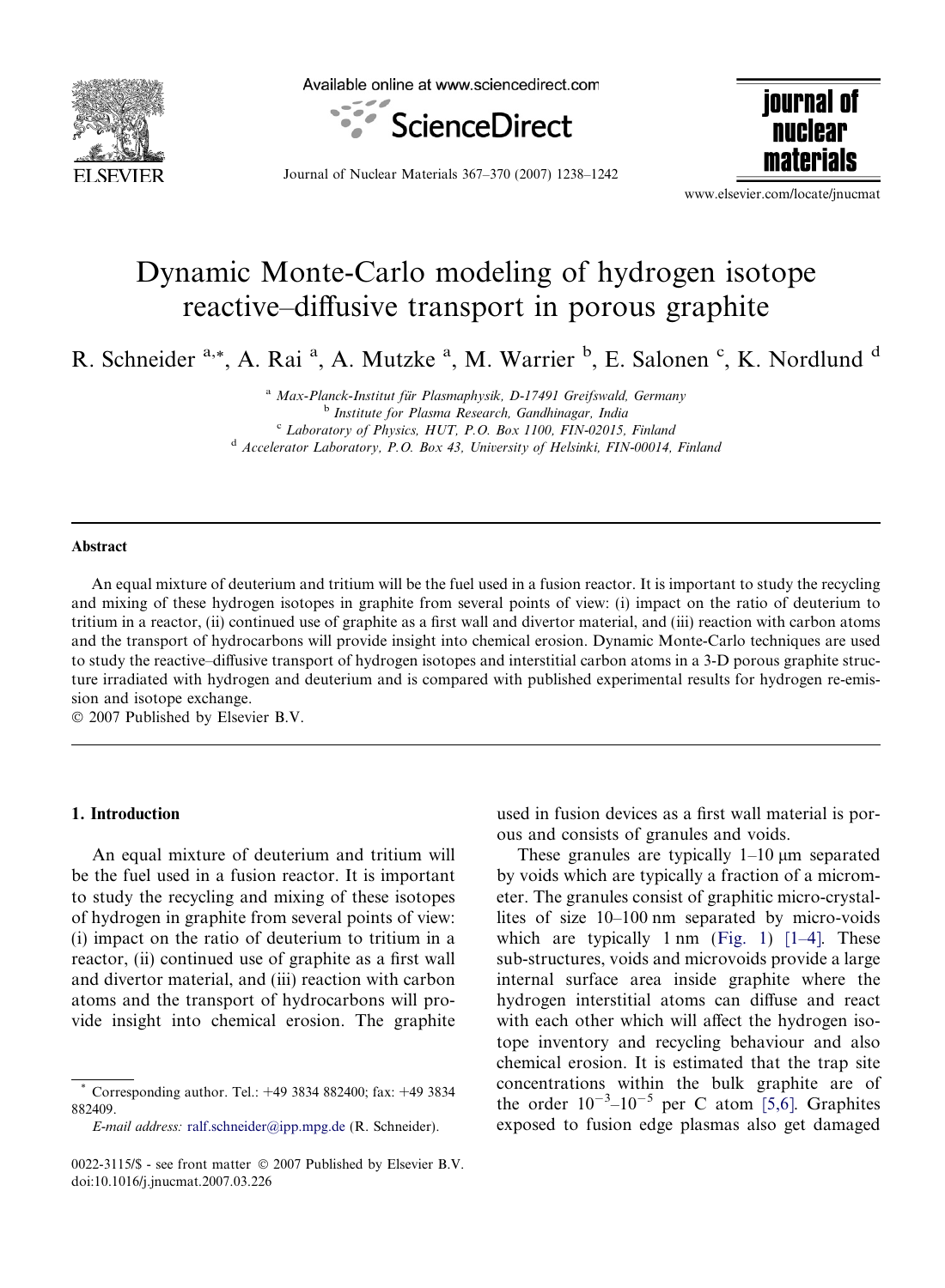<span id="page-1-0"></span>

Fig. 1. Multiscale schematic. The acronyms used in the figure are MD (Molecular Dynamics), DiG (Diffusion in Graphite) and  $D_{\text{TGD}}$  (trans-granular diffusion coefficient). DiG $_{\text{TGD}}$  is the version of the multiscale code that handles trans-granulardiffusion and  $DiG<sub>Bulk</sub>$  is the version that handles bulk diffusion. Diffusion coefficients parametrized in terms of  $E_{\rm m}^{\rm l,h}$  (two kinds of jumps having low- and high-migration energies (superscript l and h) are observed for H atom diffusing in crystalline graphite),  $\omega l$ , h is the jump attempt frequencies for the corresponding jumps and  $L^{1,h}$  is the corresponding jump distances.

by the incident energetic ions and neutrals from the plasma and this causes a high density of trap sites within the range of penetration of the incident ions [\(\[2,5\]](#page-4-0) and references therein).

# 2. Model

We use dynamic Monte-Carlo techniques to study the reactive–diffusive transport of hydrogen isotopes in a 3-D porous graphite structure irradiated with hydrogen and deuterium and compare with published experimental results for isotope exchange.

Incident hydrogen ions and neutrals which are not reflected have a wide range of possibilities as discussed in  $[1-3,7]$ . They can diffuse within the crystallite or along the crystallite surfaces or become trapped in the high density of traps region and become detrapped, or undergo chemical reactions to form hydrocarbons or recombine to form hydro-

gen molecules which can then diffuse along microvoids or voids.

The existence of such large variations in length scales of sub-structures coupled with the wide range of possible atomistic processes makes the study of hydrogen transport and inventory (or complementing this, the formation of hydrocarbons and their transport) in graphite a non-trivial exercise. Many detailed macroscopic models have been proposed to study hydrogen isotope inventory and transport in porous graphite [\[1–4\]](#page-4-0) and hydrocarbon formation and transport in graphite [\[8\].](#page-4-0) These models use rate constants for transport from experiments [\[9–13,7\],](#page-4-0) some of which still need theoretical explanations. There exists many microscopic models [\[14–17\]](#page-4-0) using MD with either empirical potentials or density functional theory and they give insight into the microscopic mechanisms studied in graphite. It is desirable to use the insights gained from the microscopic models for modeling the transport in the mesoscale and further into the macroscale in order to understand the physical processes contributing to macroscopic transport.

We have earlier modeled hydrogen isotope diffusion in pure, crystal graphite using MD at microscales  $(2.5 \text{ nm}, 10^{-10} \text{ s})$  and consistently parametrized the MD results within a KMC scheme [\[17\]](#page-4-0). A 3d, porous, granule structure was constructed using statistical distributions for crystallite dimensions and crystallite orientations for a specified microvoid fraction. The KMC scheme was extended to include trapping and detrapping at the crystallite–microvoid interface in the 3d porous granule structure to simulate trans-granular-diffusion (TGD) in the mesoscales  $(10^{-7} - 10^{-6})$  m, several ms) [\[18\]](#page-4-0) using the results from our microscale modeling and from experiments [\(\[19\]](#page-4-0) and references therein). Later, this concept was extended in our simulations to the macroscales (1 cm, up to a few seconds), thereby having a truly multiscale capability [\[20\]](#page-4-0).

In this paper, we use an extension of this model. We introduce molecular species in addition to the atomic species to study the reactive–diffusive transport of hydrogen isotopes and interstitial carbon atoms in a 3-D porous graphite structure irradiated with hydrogen and deuterium. We compare the model results with published experimental results for re-emission and isotope exchange.

The parametrization of the processes for the molecules is based on [\[2\].](#page-4-0) Molecules in the crystallites can undergo a simple jump, characterized in terms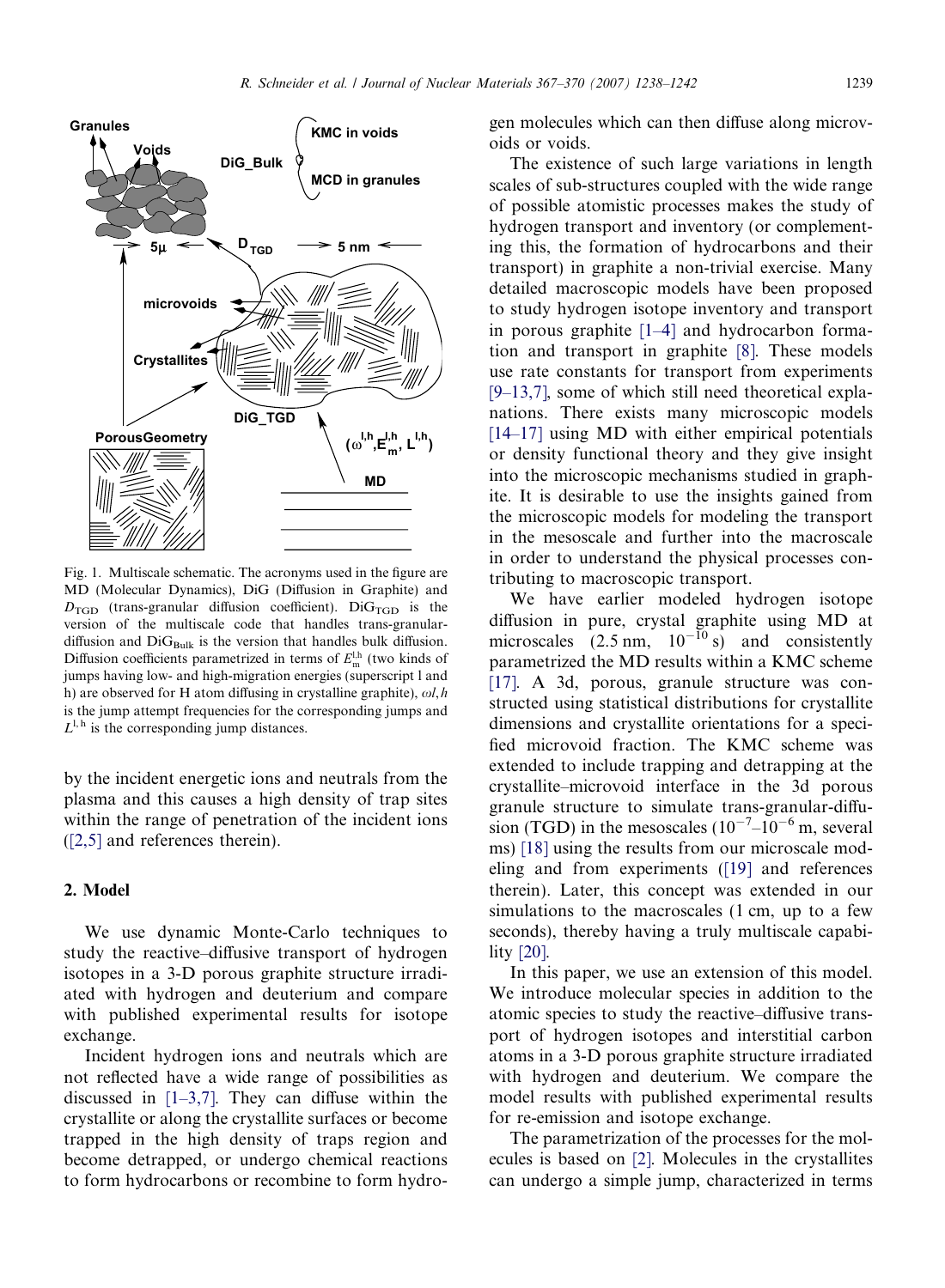of the KMC parameters migration energy (2.0 eV), jump length (0.3 nm) and jump attempt frequency  $(2.74 \times 10^{13} \text{ s}^{-1}$  (typical phonon frequency)). Since it is very difficult for molecules to jump inside the parallel graphene planes due to their size, we intutively use migration energy of 2.0 eV (high enough as compared to energy needed by hydrogen molecules to jump in the voids). They can also experience a dissociation (4.45 eV, 0.2 nm,  $2.74 \times 10^{13}$  s<sup>-1</sup>) [\[21\].](#page-4-0) Within the voids we consider simple jumps or desorption (0.06 eV, 1.0 nm,  $1.0 \times 10^{13}$  s<sup>-1</sup>) or dissociation (4.45 eV, 0.2 nm,  $1.0 \times 10^{13}$  s<sup>-1</sup>).

#### 3. Re-emission of hydrogen

We initially create a cubic structure of  $1 \times 10^{-7}$  m representing one typical granule.  $200 \times 200 \times 200$ cells are used with an elementary cell size of 0.5 nm. We consider a case of 2000 H atoms uniformly distributed in X-Y at a depth of  $3.75 \times 10^{-8}$  m along Z with a Gaussian distribution of width  $7.8 \times$ 10<sup>-9</sup> m as calculated from TRIM runs of 1 keV hydrogen atoms impinging on carbon. Due to this short mean free path, modeling of one granule is sufficient for the re-emission studies.

In Fig. 2, the re-emitted flux for graphite with void fractions of 5%, 7% and 9% bombarded with 1 keV hydrogen ions are shown.

The simulation results follow the trends observed in the experiments [\[22\]](#page-4-0) i.e., at lower temperatures hydrogen is re-emitted in the molecular form and at higher temperatures it is re-emitted in atomic form. It can be well explained following the model



Fig. 2. Re-emitted flux of hydrogen atoms and molecules as a function of temperature for 5%, 7% and 9% voids. The elementary size of a void was in all the cases  $5 \times 10^{-9}$  m.

of Haasz et al. [\[2\]](#page-4-0), where the re-emission process is basically governed by the competition between atom diffusion or desorption and recombination. The rise of the re-emission of atomic hydrogen at about 900 K is determined by the activation energy for entering the bulk. At these temperatures the diffusion within the granules is also quite low. Most of the transport is by surface diffusion of the solute atoms. Particles start getting into the bulk and from the bulk to the voids in our simulations at 1200 K.

The experimental results shows similar pattern with simulations for sample with 5% void fraction in our model. A little shift is observed in temperature for the onset of atomic hydrogen re-emission  $(T<sub>onset</sub>)$  and consequently the temperature at which re-emitted flux of hydrogen atoms and molecules are equal (0.5)  $(T_{eq})$ . In order to demonstrate the sensitivity of  $T_{onset}$  and  $T_{eq}$  on the internal structure of sample, we have plotted the re-emission results for similar graphite samples having different trapping sites. Moreover from Fig. 2 it is evident that even by changing the void fraction to  $7\%$   $T_{eq}$  shifts to higher temperatures (Fig. 3).

Increasing the void fraction to 9% with constant elementary void size, we observe that we get larger amounts of hydrogen molecules. As we increase the void fraction with same elementary void size we have more voids and lesser bulk elements, where a possible trapping of the atoms can happen (each bulk element is representing one microcrystal where



Fig. 3. Re-emitted flux of hydrogen atoms and molecules as a function of temperature. Bold triangle and circle enclosed in hexagons represents experimental data [\[22\]](#page-4-0), solid lines shows simulation results for 5% void fraction with 4000 trap-sites and dotted lines represents simulation results for 5% voids with 2000 trap-sites. The elementary size of a void was in both cases  $5 \times 10^{-9}$  m.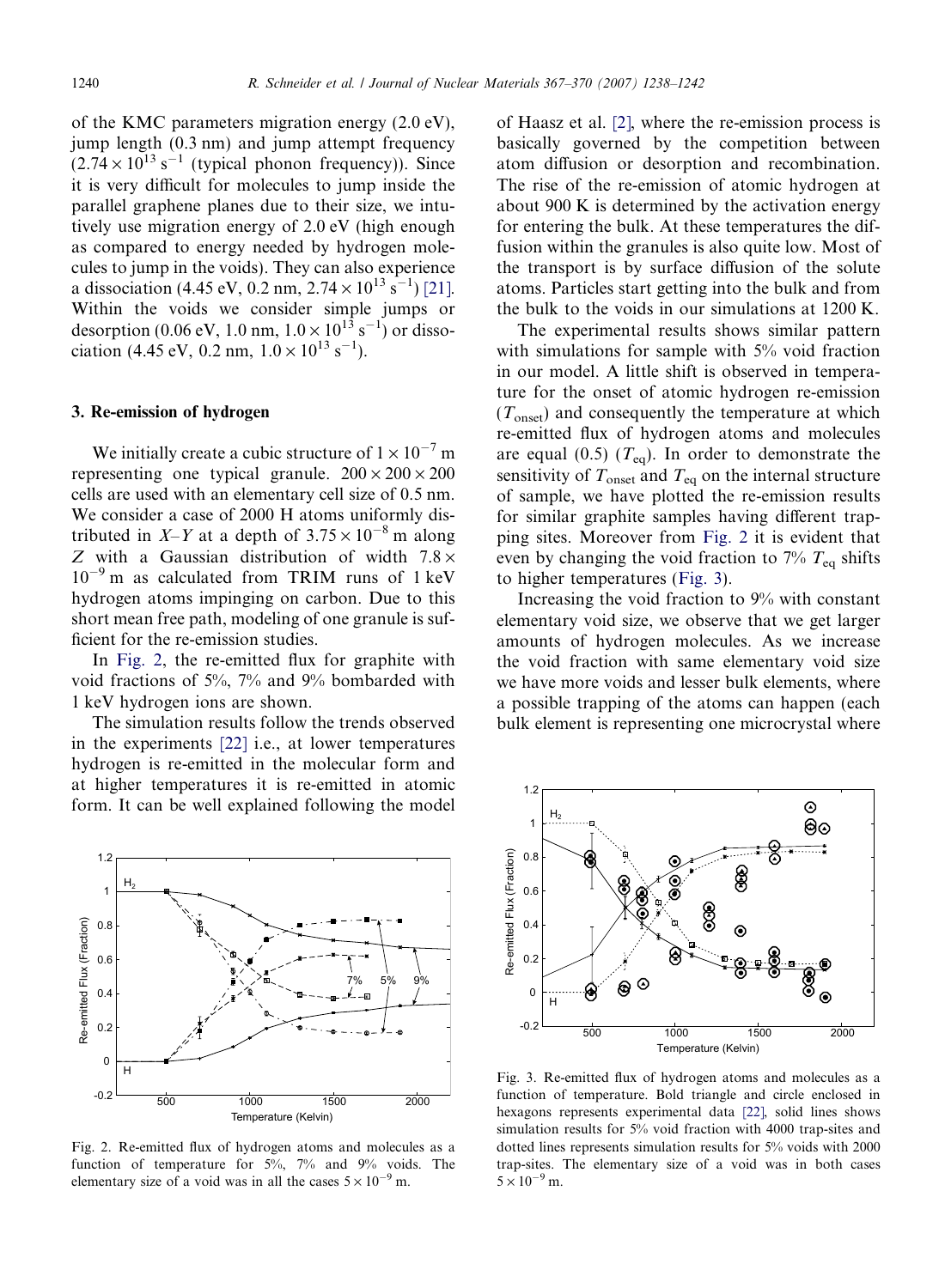



Fig. 4. Re-emitted flux of hydrogen atoms and molecules as a function of the void fraction at 1300 K. The elementary size of the voids was  $5 \times 10^{-9}$  m.



Fig. 5. Re-emitted flux of hydrogen atoms and molecules as a function of the elementary void size at 1300 K for a void fraction of 5%.

at its surface trapping/detrapping can occur). Therefore, more hydrogen molecule recombination events can occur and the molecular hydrogen flux increases (Fig. 4).

Changing the elementary void size and keeping the void fraction constant, Fig. 5 also shows an increase of the re-emitted hydrogen molecular flux with increasing elementary void size.

In this case, the system has less internal void surface with increasing elementary void size (small elementary voids create a large number of small voids, large elementary voids create a small number of large voids for a fixed void fraction). Therefore, less and less trapping/detrapping can occur at the void surfaces and more hydrogen molecular recombination events can happen.

## 4. Isotope exchange

To model isotope exchange experiments with simultaneous ion beam bombardment of hydrogen and deuterium (1 and 3 keV with gaussian depthdistributions with mean values of  $2.75 \times 10^{-8}$  and  $5.95 \times 10^{-8}$  m and standard deviations of  $7.8 \times 10^{-9}$ and  $1.2 \times 10^{-8}$  m), we used  $280 \times 280 \times 280$  cells with an elementary cell size of  $5.0 \times 10^{-10}$  m resulting in a system size of  $1.4 \times 10^{-7}$  m. Runs were done at a temperature of 1000 K and for a microvoid size of  $6.0 \times 10^{-9}$  m. Deuterium molecules in the crystallites can undergo a simple jump, characterized in terms of the KMC parameters migration energy (2.0 eV), jump length (0.3 nm) and jump attempt frequency  $(2.74 \times 10^{13} \text{ s}^{-1})$ . Also, they can experience a dissociation (4.55 eV, 0.2 nm,  $2.74 \times 10^{13}$  s<sup>-1</sup>). Within the voids we consider simple jumps or desorption  $(0.06 \text{ eV}, \quad 1.0 \text{ nm}, \quad 1.0 \times 10^{13} \text{ s}^{-1})$  or dissociation  $(4.55 \text{ eV}, 0.3 \text{ nm}, 1.0 \times 10^{13} \text{ s}^{-1})$ . HD molecules can also jump within crystallites (2.0 eV, 0.3 nm,  $2.74 \times$  $10^{13}$  s<sup>-1</sup>) or dissociate (4.51 eV, 0.2 nm, 2.74  $\times$  $10^{13}$  s<sup>-1</sup>) [\[21\].](#page-4-0) Within the voids they can jump or desorb (0.06 eV, 1.0 nm,  $1.0 \times 10^{13}$  s<sup>-1</sup>) or dissociate  $(4.51 \text{ eV}, 0.2 \text{ nm}, 1.0 \times 10^{13} \text{ s}^{-1})$ . The recombination distance for formation of molecules was taken as 0.2 nm [\[2\].](#page-4-0)

For a void fraction of 7% steady-state conditions were reached after  $1.2 \times 10^{-8}$  s (Fig. 6). The relative fluxes of the modelling agree well with experiments [\[23\]](#page-4-0).

To test the idea that the increase of hydrogen molecules observed experimentally at the beginning of the ion bombardment is due to microvoid crea-



Fig. 6. Re-emitted flux of  $H_2$ ,  $D_2$  and HD molecules as a function of time.